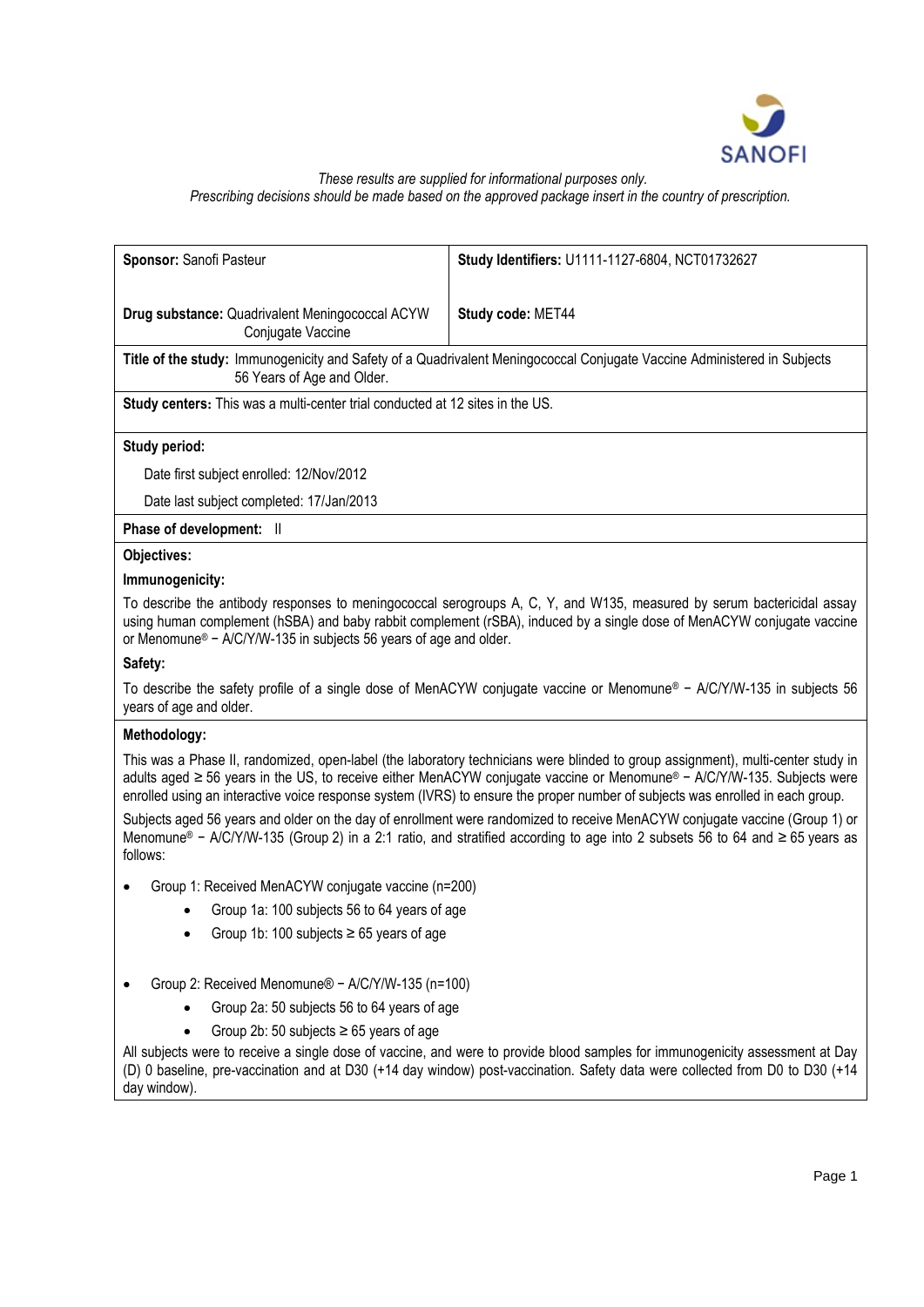

|                                                                                                                                                                                                                                                                         |                                                                                                      | SANOFI                                                                                                                                                                                                                                        |
|-------------------------------------------------------------------------------------------------------------------------------------------------------------------------------------------------------------------------------------------------------------------------|------------------------------------------------------------------------------------------------------|-----------------------------------------------------------------------------------------------------------------------------------------------------------------------------------------------------------------------------------------------|
| Number of subjects/patients: Planned: 300                                                                                                                                                                                                                               |                                                                                                      |                                                                                                                                                                                                                                               |
|                                                                                                                                                                                                                                                                         | Randomized: 301                                                                                      |                                                                                                                                                                                                                                               |
|                                                                                                                                                                                                                                                                         | Vaccinated: 301                                                                                      |                                                                                                                                                                                                                                               |
| Evaluated:                                                                                                                                                                                                                                                              |                                                                                                      |                                                                                                                                                                                                                                               |
|                                                                                                                                                                                                                                                                         | Immunogenicity: 301                                                                                  |                                                                                                                                                                                                                                               |
|                                                                                                                                                                                                                                                                         | Safety: 299                                                                                          |                                                                                                                                                                                                                                               |
|                                                                                                                                                                                                                                                                         |                                                                                                      |                                                                                                                                                                                                                                               |
| Diagnosis and criteria for inclusion:                                                                                                                                                                                                                                   |                                                                                                      |                                                                                                                                                                                                                                               |
|                                                                                                                                                                                                                                                                         | A potential subject had to meet all of the following criteria to be considered for trial enrollment: |                                                                                                                                                                                                                                               |
| inclusion                                                                                                                                                                                                                                                               |                                                                                                      | 1) Group 1a and Group 2a: Aged 56 to 64 years on the day of inclusion; Group 1b and Group 2b: Aged ≥ 65 years on the day of                                                                                                                   |
| 2) Informed consent form has been signed and dated                                                                                                                                                                                                                      |                                                                                                      |                                                                                                                                                                                                                                               |
|                                                                                                                                                                                                                                                                         | 3) Able to attend all scheduled visits and to comply with all trial procedures                       |                                                                                                                                                                                                                                               |
| <b>Study treatments</b>                                                                                                                                                                                                                                                 |                                                                                                      |                                                                                                                                                                                                                                               |
| Tetanus Toxoid Conjugate Vaccine                                                                                                                                                                                                                                        |                                                                                                      | Investigational product: MenACYW conjugate vaccine: Meningococcal Polysaccharide (Serogroups A, C, Y, and W135)                                                                                                                               |
| Form: Liquid solution                                                                                                                                                                                                                                                   |                                                                                                      |                                                                                                                                                                                                                                               |
| approximately 65 µg of tetanus toxoid protein.                                                                                                                                                                                                                          |                                                                                                      | Composition: Each 0.5 mL dose of MenACYW conjugate vaccine was formulated in sodium acetate buffered saline solution to<br>contain 10 µg each of serogroups A, C, Y, and W135 meningococcal capsular polysaccharide, conjugated to a total of |
| Route of administration: Intramuscular                                                                                                                                                                                                                                  |                                                                                                      |                                                                                                                                                                                                                                               |
| Combined (Sanofi Pasteur Inc., Swiftwater, PA, USA)                                                                                                                                                                                                                     |                                                                                                      | Control Product: Menomune® - A, C, Y, W-135: Meningococcal Polysaccharide Vaccine, Groups A, C, Y, and W-135                                                                                                                                  |
|                                                                                                                                                                                                                                                                         | Form: Lyophilized single dose vial with 0.6-mL vial of diluent                                       |                                                                                                                                                                                                                                               |
| Composition: After reconstitution with diluent as indicated in the Prescribing Information (PI), each 0.5 mL dose contains 50 µg<br>of group-specific polysaccharide antigens from each of the serogroups A, C, Y, and W135 in an isotonic sodium chloride<br>solution. |                                                                                                      |                                                                                                                                                                                                                                               |
| Route of administration: Subcutaneous                                                                                                                                                                                                                                   |                                                                                                      |                                                                                                                                                                                                                                               |
|                                                                                                                                                                                                                                                                         |                                                                                                      | Duration of participation: The duration of each subject's participation in the trial was 30 to 44 days.                                                                                                                                       |
| <b>Criteria for Evaluation:</b>                                                                                                                                                                                                                                         |                                                                                                      |                                                                                                                                                                                                                                               |
| Immunogenicity:                                                                                                                                                                                                                                                         |                                                                                                      |                                                                                                                                                                                                                                               |
| The endpoints for the evaluation of immunogenicity were:                                                                                                                                                                                                                |                                                                                                      |                                                                                                                                                                                                                                               |
| Functional antibodies to the meningococcal serogroups (A, C, Y, and W135) measured by hSBA and rSBA at D0 and<br>D30 in all subjects                                                                                                                                    |                                                                                                      |                                                                                                                                                                                                                                               |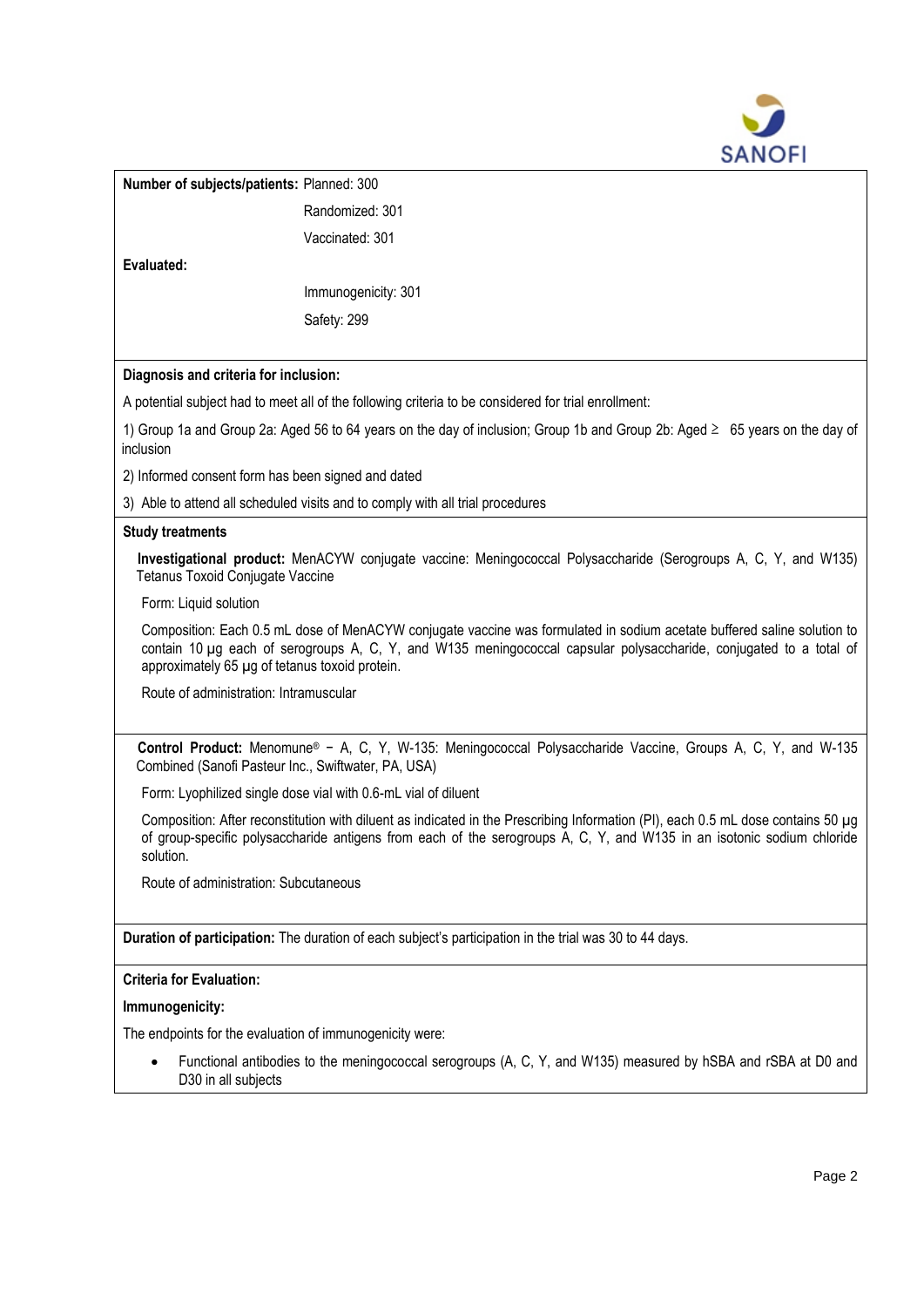

### **Safety:**

The following endpoints were used for all subjects for the evaluation of safety:

- 1) Occurrence, nature (Medical Dictionary for Regulatory Activities [MedDRA] preferred term), duration, intensity, and relationship to vaccination of any unsolicited systemic adverse events (AEs) reported in the 30 minutes after vaccination
- 2) Occurrence, time to onset, number of days of occurrence, intensity, action taken, and whether the reaction led to early termination from the study, of solicited (prelisted in the subject's diary card and electronic Case Report Form [CRF]) injection site reactions occurring up to 7 days after vaccination
- 3) Occurrence, time to onset, number of days of occurrence, intensity, action taken, and whether the reaction led to early termination from the study, of solicited (prelisted in the subject's diary card and CRF) systemic reactions occurring up to 7 days after vaccination
- 4) Occurrence, nature (MedDRA preferred term), time to onset, duration, intensity, action taken, relationship to vaccination (for systemic AEs only), and whether the event led to early termination from the study, of unsolicited AEs up to 30 days after vaccination
- 5) Occurrence, nature (MedDRA preferred term), time to onset, duration, seriousness criteria, relationship to vaccination, outcome, and whether the serious adverse event (SAE) led to early termination from the study, of SAEs throughout the trial

#### **Statistical methods:**

All analyses were descriptive; no hypotheses were tested.

In general, categorical variables were summarized and presented by frequency counts, proportion percentages and confidence intervals (CIs). For the main parameters, 95% CIs of point estimates were calculated using the normal approximation for quantitative data and the exact binomial distribution (Clopper-Pearson method) for proportions. For geometric mean titers (GMTs), 95% CIs of point estimates were calculated using normal approximation assuming they are log-normally distributed.

#### **Summary**

### **Population characteristics:**

### Disposition of Participants

A total of 301 subjects were enrolled in this study. The subjects were randomly allocated to Group 1 or Group 2 with a 2:1 ratio (201 in Group 1 and 100 in Group 2), and stratified according to age into 2 subsets (101 in Group 1a, 100 in Group 1b, 50 in Group 2a, and 50 in Group 2b).

All 301 subjects provided a blood sample at Visit 1, and received a vaccine as randomized (MenACYW conjugate vaccine for Group 1, and Menomune® − A/C/Y/W-135 for Group 2).

All subjects but 1 in Group 1a completed the study: One subject voluntarily withdrew from the study. The reported reason for early termination was "voluntary withdrawal not due to an AE".

A total of 2 subjects did not provide a blood sample at Visit 2 in Group 1a: one subject withdrew from the study and one subject because of difficult venipuncture.

### Demographic and Baseline Characteristics

In both Group 1 and Group 2, there were slightly more female subjects (60.8% [121/199] and 55.0% [55/100], respectively) than male subjects (39.2% [78/199] and 45.0% [45/100], respectively). The same tendency was observed in the subsets, with the exception of Group 2b where there were equal numbers of female and male subjects (50.0% [25/50]).

At enrollment, the mean age of subjects was similar in both Group 1 and Group 2 (66.1  $\pm$  7.13 years, and 65.8  $\pm$  6.58 years, respectively), and in the respective subsets (60.3  $\pm$  2.52 years in Group 1a, 60.8  $\pm$  2.59 years in Group 2a, 71.9  $\pm$  5.28 years in Group 1b, and  $70.8 \pm 5.45$  years in Group 2b).

In both Group 1 and Group 2, most of the subjects were white (94.5% [188/199] in Group 1, and 97.0% [97/100] in Group 2).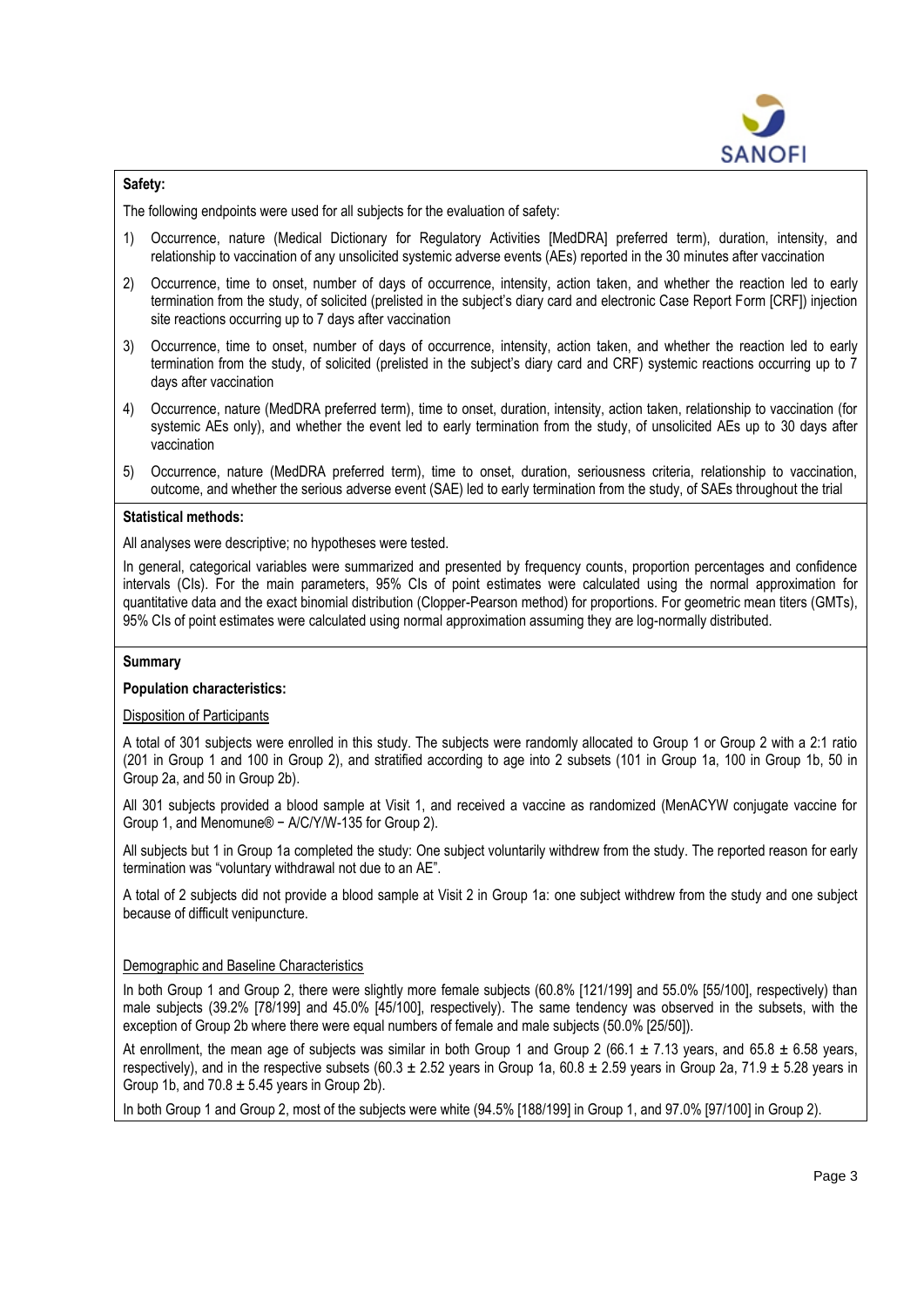

### **Immunogenicity:**

Antibody Responses to Serogroups A, C, Y, and W135 Measured by Serum Bactericidal Assay using Human Complement (hSBA)

At baseline, the proportions of subjects with hSBA titers ≥ 1:8 were comparable for all serogroups between Group 1 (MenACYW conjugate vaccine group) and Group 2 (Menomune® − A/C/Y/W-135 group); there was a higher percentage of subjects with titers ≥ 1:8 for serogroup A than for the other serogroups in both vaccination groups: 76.4% (149/195) in Group 1 and 79.8% (75/94) in Group 2 for serogroup A; 17.4% (34/195) in Group 1 and 10.6% (10/94) in Group 2 for serogroup C; 13.3% (26/195) in Group 1 and 24.5% (23/94) in Group 2 for serogroup Y; 13.3% (26/195) in Group 1 and 8.5% (8/94) in Group 2 for serogroup W135.

At D30, the proportion of subjects with hSBA titers ≥ 1:8 against serogroups C, Y, and W135 was markedly increased from baseline. The proportion of subjects with hSBA titers ≥ 1:8 against serogroup A at D30 was higher than the one against serogroups C, Y, and W135. The proportions of subjects with hSBA titers ≥ 1:8 obtained after MenACYW conjugate vaccine administration for serogroups A and C were comparable to, or for serogroups Y and W135 higher than, those obtained after Menomune® − A/C/Y/W-135 administration: 93.8% (183/195) in Group 1 and 85.1% (80/94) in Group 2 for serogroup A; 74.9% (146/195) in Group 1 and 62.8% (59/94) in Group 2 for serogroup C; 80.5% (157/195) in Group 1 and 59.6% (56/94) in Group 2 for serogroup Y; 79.5% (155/195) in Group 1 and 60.6% (57/94) in Group 2 for serogroup W135.

Overall, results were similar or did not show a consistent trend in the subset of subjects 56 to 64 years of age compared to those in the subset ≥ 65 years of age within the vaccination groups (those who received MenACYW conjugate vaccine or Menomune® − A/C/Y/W-135).

### Vaccine hSBA Seroresponse

*Seroresponse using hSBA Baseline Cutoff Titers of 1:8*

A higher hSBA vaccine seroresponse was observed in Group 1 than in Group 2 for serogroups A, Y, and W135: 65.1% (127/195) in Group 1 and 46.8% (44/94) in Group 2 for serogroup A; 75.4% (147/195) in Group 1 and 48.9% (46/94) in Group 2 for serogroup Y; and 74.4% (145/195) in Group 1 and 55.3% (52/94) in Group 2 for serogroup W135. The hSBA vaccine seroresponse was comparable between both vaccination groups for serogroup C: 70.8% (138/195) in Group 1 and 59.6% (56/94) in Group 2.

In the subset of subjects 56 to 64 years of age, comparable or higher hSBA vaccine seroresponses were observed after MenACYW conjugate vaccine administration (Group 1a) than after Menomune® − A/C/Y/W-135 administration (Group 2a) for all serogroups.

In the subset of subjects ≥ 65 years of age, comparable or higher hSBA vaccine seroresponses were observed after MenACYW conjugate vaccine administration (Group 1b) than after Menomune® − A/C/Y/W-135 administration (Group 2b) for all serogroups.

Within each vaccination group, vaccine responses were comparable between the younger age subset (subjects 56 to 64 years of age) and the older one (subjects  $\geq 65$  years of age).

### hSBA Geometric Mean Titers (GMTs)

At baseline, the hSBA GMTs for all serogroups were comparable between Group 1 and Group 2: 9.73 in Group 1 and 10.4 in Group 2 for serogroup A; 3.32 in Group 1 and 2.87 in Group 2 for serogroup C; 3.02 in Group 1 and 3.53 in Group 2 for serogroup Y; and 2.83 in both vaccination groups for serogroup W135. At D30, the hSBA GMTs were markedly increased from baseline for all serogroups in both vaccination groups. The hSBA GMTs after MenACYW conjugate vaccine administration for serogroups A and W135 were comparable to, or for serogroups C and Y higher than, those after Menomune® − A/C/Y/W-135 administration: 51.0 in Group 1 and 31.8 in Group 2 for serogroup A; 48.3 in Group 1 and 18.5 in Group 2 for serogroup C; 41.9 in Group 1 and 16.6 in Group 2 for serogroup Y; and 29.0 in Group 1 and 17.1 in Group 2 for serogroup W135.

In the subset of subjects 56 to 64 years of age, the hSBA GMTs before and after MenACYW conjugate vaccine administration (Group 1a) were comparable for all serogroups to those before and after Menomune® − A/C/Y/W-135 administration (Group 2a).

In the subset of subjects ≥ 65 years of age, the hSBA GMTs after MenACYW conjugate vaccine administration (Group 1b) for serogroups A and W135 were comparable to, or for serogroups C and Y higher than, those after Menomune® − A/C/Y/W-135 administration (Group 2b).

Within each vaccination group, hSBA GMTs were comparable between the younger age subset (subjects 56 to 64 years of age) and the older one (subjects  $\geq 65$  years of age).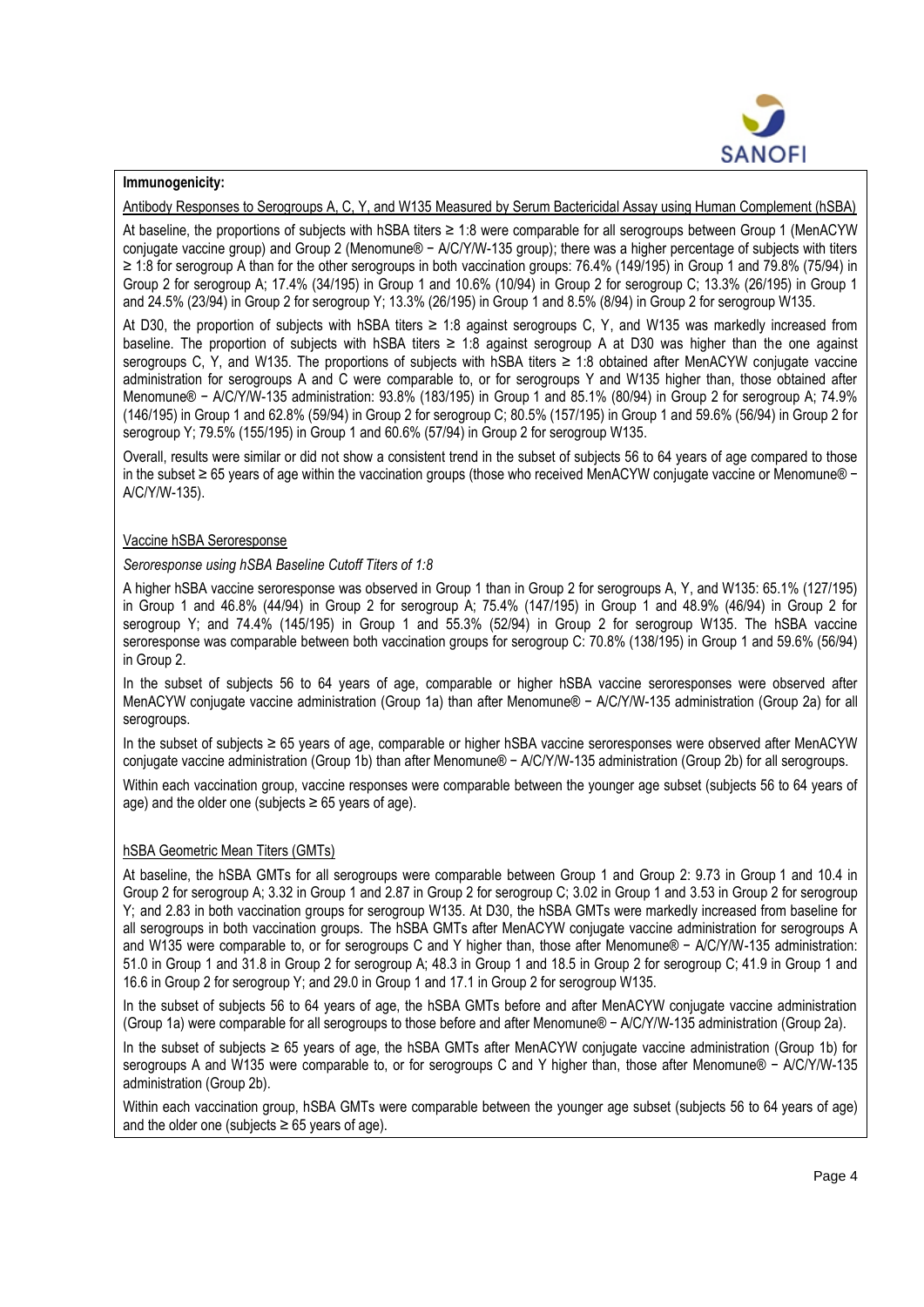

Antibody Responses to Serogroups A, C, Y, and W135 Measured by Serum Bactericidal Assay using Baby Rabbit Complement (rSBA)

At baseline, the proportions of subjects with rSBA titers ≥ 1:8 were comparable between Group 1 and Group 2 for all serogroups. At D30, the proportions of subjects with rSBA titers ≥ 1:8 were markedly increased from baseline for all serogroups and reached 87.2 to 98.4%. The proportions of subjects with rSBA titers ≥ 1:8 were comparable for all serogroups between those obtained after MenACYW conjugate vaccine administration and those obtained after Menomune® − A/C/Y/W-135 administration.

Similar trend was observed when results were compared by age within the vaccination groups and across groups.

## Vaccine rSBA Seroresponse

### *Seroresponse using rSBA Baseline Cutoff Titers of 1:8*

The rSBA vaccine seroresponses obtained after MenACYW conjugate vaccine administration were comparable for all serogroups to those obtained after Menomune® − A/C/Y/W-135 administration.

Similar trend was observed when results were compared by age within the vaccination groups and across groups.

## rSBA Geometric Mean Titers (GMTs)

At baseline, the rSBA GMTs for all serogroups were comparable between Group 1 and Group 2. At D30, the rSBA GMTs were markedly increased from baseline for all serogroups. The rSBA GMTs after MenACYW conjugate vaccine administration for serogroups A and W135 were comparable to, or for serogroups C and Y, higher than, those after Menomune® − A/C/Y/W-135 administration.

When results were compared by age, rSBA GMTs were comparable within the vaccination groups and across groups except for serogroup C where rSBA GMTs after MenACYW conjugate vaccine administration were higher than those after Menomune® − A/C/Y/W-135 administration in subjects  $\geq 65$  years of age.

### **Safety results**:

### Solicited Reactions between Day 0 and Day 7

Overall, the percentages of subjects reporting at least one solicited reaction were comparable between both vaccination groups (MenACYW conjugate vaccine [Group 1] and Menomune® − A/C/Y/W-135 [Group 2] recipients): 57.8% (115/119) and 53.0% (53/100), respectively. Most solicited reactions were of Grade 1 or Grade 2 intensity. The percentages of subjects reporting at least one solicited reaction were generally higher in the subset of subjects 56 to 64 years of age than in the subset ≥ 65 years of age.

*Solicited Injection Site Reactions*: 35.7% (71/199) in Group 1 and 35.0% (35/100) in Group 2 reported solicited injection site reactions. The percentages of subjects reporting at least one solicited injection site reaction (pain, erythema or swelling) were comparable between both vaccination groups. However, the percentages of subjects reporting injection site erythema and injection site swelling were numerically higher in Group 1 than in Group 2. Injection site erythema was reported by 11.6% (23/199) of subjects in Group 1, and by 5.0% (5/100) of subjects in Group 2. Injection site swelling was reported by 7.6% (15/198) of subjects in Group 1, and by 2.0% (2/100) of subjects in Group 2. The most commonly reported solicited injection site reaction was pain, reported by 30.7% (61/199) of subjects in Group 1, and by 32.0% (32/100) of subjects in Group 2. The percentages of subjects reporting at least one solicited injection site reaction were generally higher in the subset of subjects 56 to 64 years of age than in the subset  $\geq 65$  years of age in Group 1 but were comparable in Group 2. Most solicited injection site reactions were of Grade 1 or Grade 2 intensity, started between D0 and D3 and lasted 1 to 3 days.